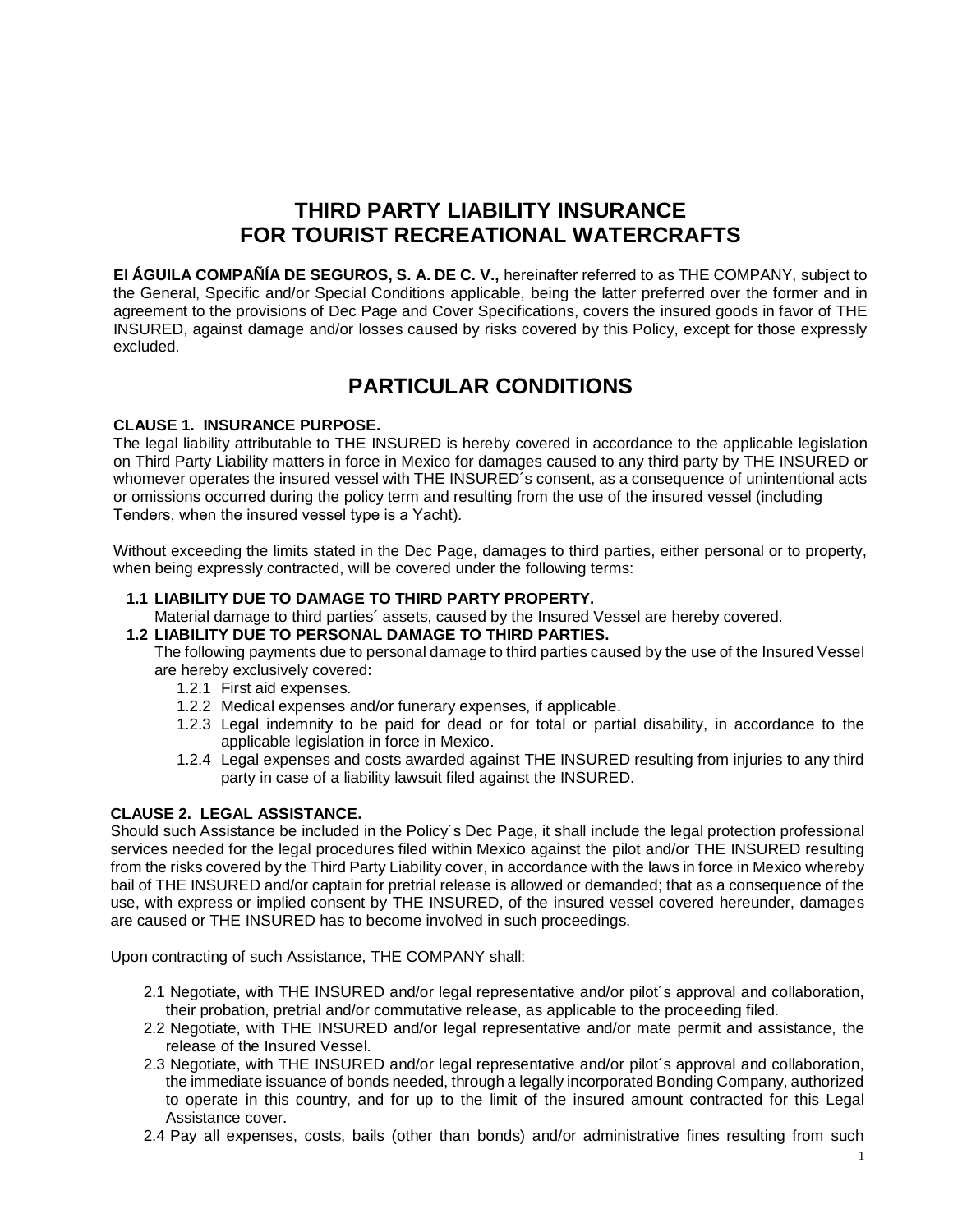proceeding, up to an amount equal to 50% of the insured amount limit contracted for this Legal Assistance. This amount shall be in addition to the insured amount limit in force for this Assistance.

The professional services offered under this Legal Assistance shall be provided by Lawyers appointed by THE COMPANY, however, if THE INSURED chooses to hire other lawyers, professional fees of such lawyers shall be paid up to a maximum limit equal to 60 Units of Measure (UMA) converted into United States of America dollars at the time of the loss. In such case, THE COMPANY´s liability shall be limited to payment of such fees.

# **CLAUSE 3 SPECIFIC EXCLUSIONS.**

**In no case, shall THE COMPANY be liable for:**

- **3.1Any economic or incidental loss, damage, pain and suffering or any damage resulting from:**
	- **3.1.1 Loss of use of the insured vessel.**
	- **3.1.2 Bodily Injury and/or property damage to any occupant, passenger or crew member of such insured vessel.**
- **3.2Bodily Injury and/or property damage to any occupant, passenger or crew member of such insured vessel.**
- **3.3Bodily Injury and/or property harm to THE INSURED.**
- **3.4If THE INSURED is an individual, liabilities for damages suffered by the following persons shall not be covered:**
	- **3.4.1 Spouse, common-law spouse, parents, children, siblings, in-laws or other family of THE INSURED due to kinship or consanguinity, up to third degree.**
	- **3.4.2 Other individuals who are economically dependent of THE INSURED or with permanent residence with THE INSURED.**
	- **3.4.3 Individuals of whom THE INSURED is liable on civil matters, as well as employees or other individuals conducting any work for THE INSURED.**
- **3.5If THE INSURED is a corporate entity or an individual with entrepreneurial activities, liabilities shall not be covered as a result of damages suffered by:**
	- **3.5.1 Directors, officers, partners, administrators, managers or any other individual with a managerial role in the insured company or business.**
	- **3.5.2 Spouses, parents, children, siblings, in-laws or family members up to third degree of consanguinity of individuals stated in the above paragraph, as well as those for whom they are liable in civil matters.**
	- **3.5.3 Individuals who economically depend on those stated under paragraph 3.5.1 or whose permanent residence is with them.**
	- **3.5.4 Employees or other individuals conducting any work for THE INSURED.**
- **3.6The participation of the insured vessel in competitions or security, resistance or speed contests, whether the insured vessel competes or is used as ancillary vessel for a vessel involved in competitions of any kind.**
- **3.7Damages caused by the insured vessel as a result of being used as a towboat for other vessel or vessels, unless such vessel or vessels are covered in this**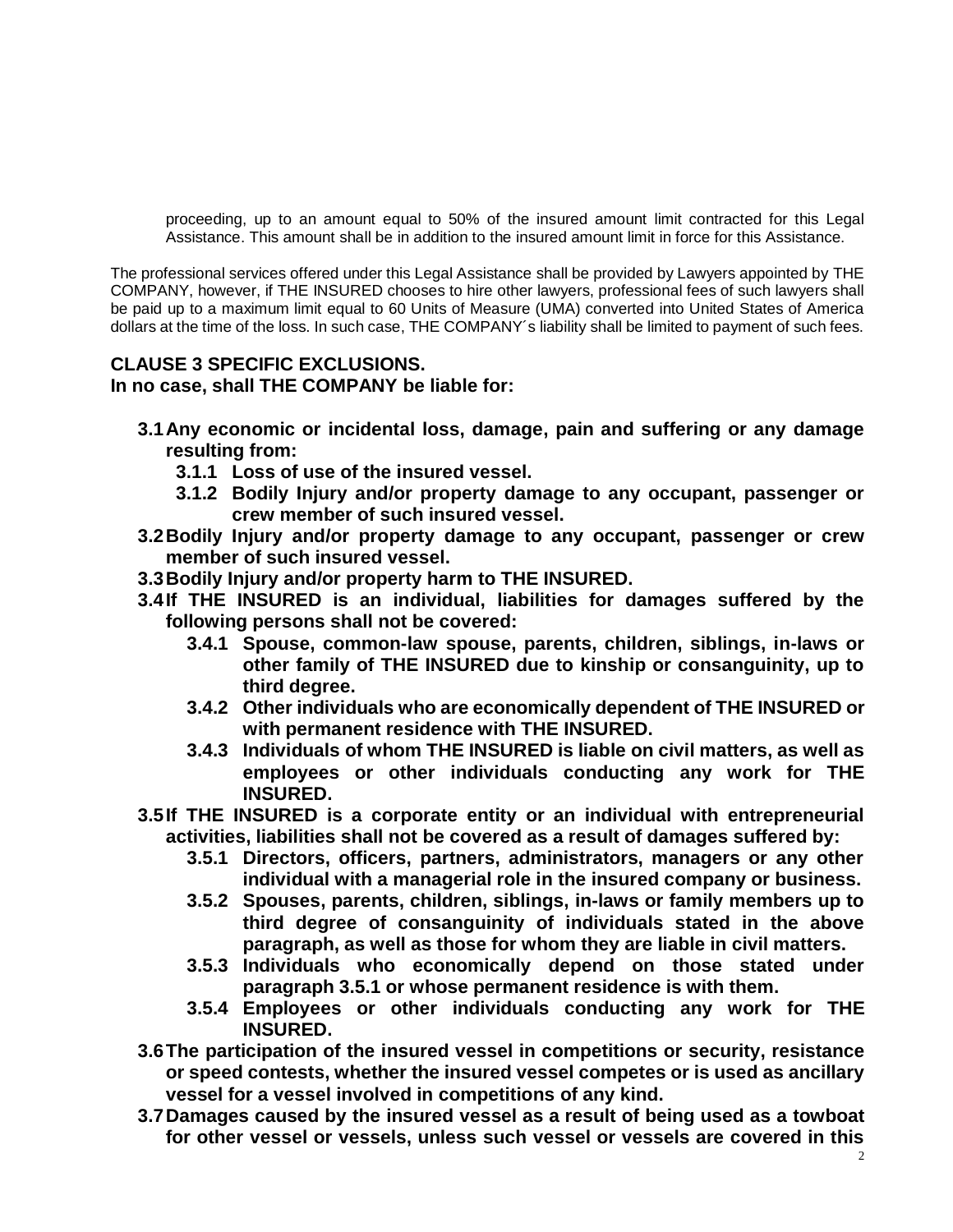**Policy´s Dec Page or that THE COMPANY grants prior consent.**

- **3.8Damages suffered or caused by the insured vessel when it is piloted by any individual lacking a license or permit to drive this kind of vessels, issued by the corresponding authorities in accordance with the law, or when piloted by someone under the effects of alcohol or drugs or any narcotics not prescribed by a medical doctor; this exclusion applies only when fault, inexperience or serious negligence may be attributed to the pilot or mate as the cause of such loss.**
- **3.9Indirect loss suffered by THE INSURED and/or any occupant of vessel, as well as any expenses resulting from the loss such as accommodations, food, transportation, telephone calls, car rental or vessel hardship or any other similar expenses such individuals require.**
- **3.10 Material damages suffered by the insured vessel due to any reason.**
- **3.11 Damages caused by the insured vessel due to overload concerning its endurance, capacity or number of passengers.**
- **3.12 Strikes, abandonment by workers, individuals taking part in strikes or labortype unrests, mutinies or riots, or by measures taken by the authorities in order to suppress such acts.**
- **3.13 Kidnap or any illegal imprisonment, or unjust exercise of vessel or crew control (including any attempt for such imprisonment or control), conducted by any individual or individuals, acting without THE INSURED´s consent or while the vessel is out of THE INSURED´s control for any of such risks.**
- **3.14 Any discharge, spill or leak to oceans, bays, rivers, land or air, of oil, fuel, loads, petroleum, chemical products or other substances of any kind or nature that are deemed as contaminants.**
- **3.15 Damages caused by Captain or crewmembers´ barratry, or smuggling or clandestine or forbidden commerce.**
- **3.16 Breach by THE INSURED of any law, provision or regulation issued by domestic or foreign authorities, when such breach is the direct cause of loss.**
- **3.17 Injuries and accidents of pilot or Captain when the vessel is used for suicide or any attempt thereof, or voluntary mutilation, even if pilot or Captain is reported as insane.**
- **3.18 If THE INSURED and/or pilot, having used the Guaranteed Bond cover with the purpose of being released, move to another place failing to collaborate with THE COMPANY and defaulting obligation of personally attending all appointments required by the authorities, during the legal proceedings against them due to an Accident, all Policy covers shall automatically be canceled, and any obligation by THE COMPANY shall cease as of the date of such breach. Such exclusion shall not be in effect if such failure to assist by THE INSURED or mate is due to Force Majeure.**
- **3.19 Personal and/or property damages to third parties, if the insured vessel is used for cargo or illegal shipments, including firearms or drugs.**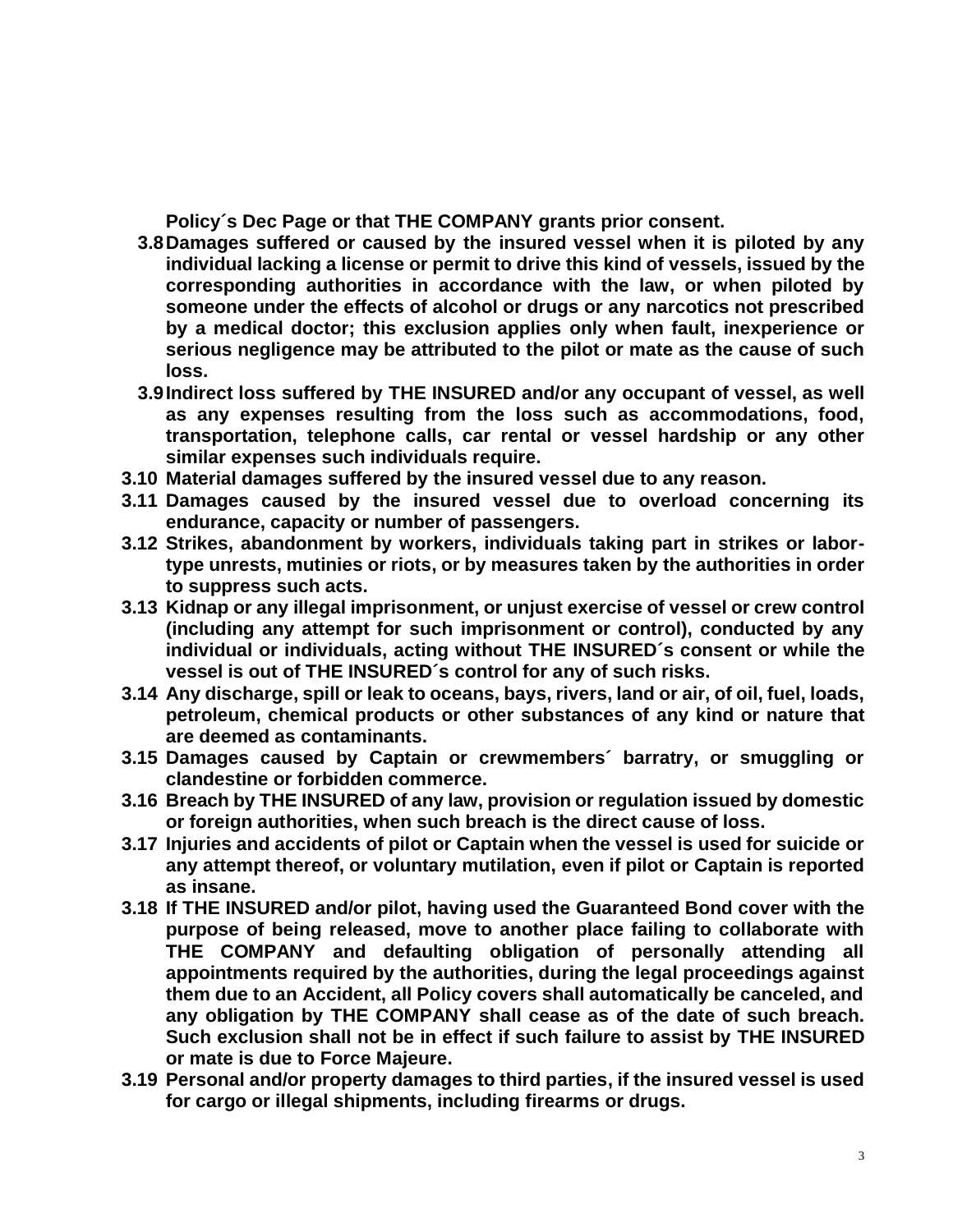# **GENERAL CONDITIONS**

# **CLAUSE 1. GENERAL EXCLUSIONS.**

**In addition to the exclusions stated under Particular Conditions, Cover Specifications and/or on Policy Endorsements, in no case whatsoever shall THE COMPANY be liable for losses or damages to the insured assets caused by, resulting from or related to:**

- **1.1 Losses, damages or defects existing when this Insurance Contract was incepted.**
- **1.2 Transmission and distribution lines at a distance of 500 meters or more from insured location.**
- **1.3 Temporary or permanent dispossession resulting from expropriation, seizure, forfeiture, confiscation, nationalization and/or withholding of assets due to acts of a legally acknowledged authority in compliance with such authority´s role.**
- **1.4 Destruction of assets due to acts of a legally acknowledged authority, except for such cases that is intended to avoid conflagration or in compliance of a duty of human nature.**
- **1.5 War, hostilities, warlike activities or operations (whether or not there is a declared war), invasion by foreign foe, rebellion, mutiny, sedition, conspiracy, insurrection, political disturbances, suspension of rights, taken over military power, military upraising or events that give rise to such situations of fact and law.**
- **1.6 Nuclear reaction, nuclear radiation, radioactive contamination or any kind of asset in nuclear facilities.**
- **1.7 Use of any device or war weapon whether using or not atomic, nuclear, radioactive fusion or fission, or biological or biochemical weapons.**
- **1.8 Looting or theft conducted during or after a weather or seismic event, or conflagration, nuclear reaction, nuclear radiation or radioactive contamination or any event of catastrophic nature that gives rise to such acts committed against THE INSURED.**
- **1.9 Fraud, willful misconduct, bad faith, breach of trust or theft on which THE INSURED, its officers, employees, outsourced individuals, partners, dependents, beneficiaries, successors, or attorneys-in-fact of any of them are involved, acting on their own or in collusion with others.**
- **1.10 All direct or indirect loss caused by, resulting from or related to any epidemics, pandemics, contagious or infectious disease and genetic damages concerning genetically modified assets. This exclusion also applies to damages caused by measures taken for contention and/or control thereof.**
- **1.11 Damages, losses or liabilities, both directly and indirectly caused, contributed or resulting from pests, moths, scavengers, fungus and/or bacteria,**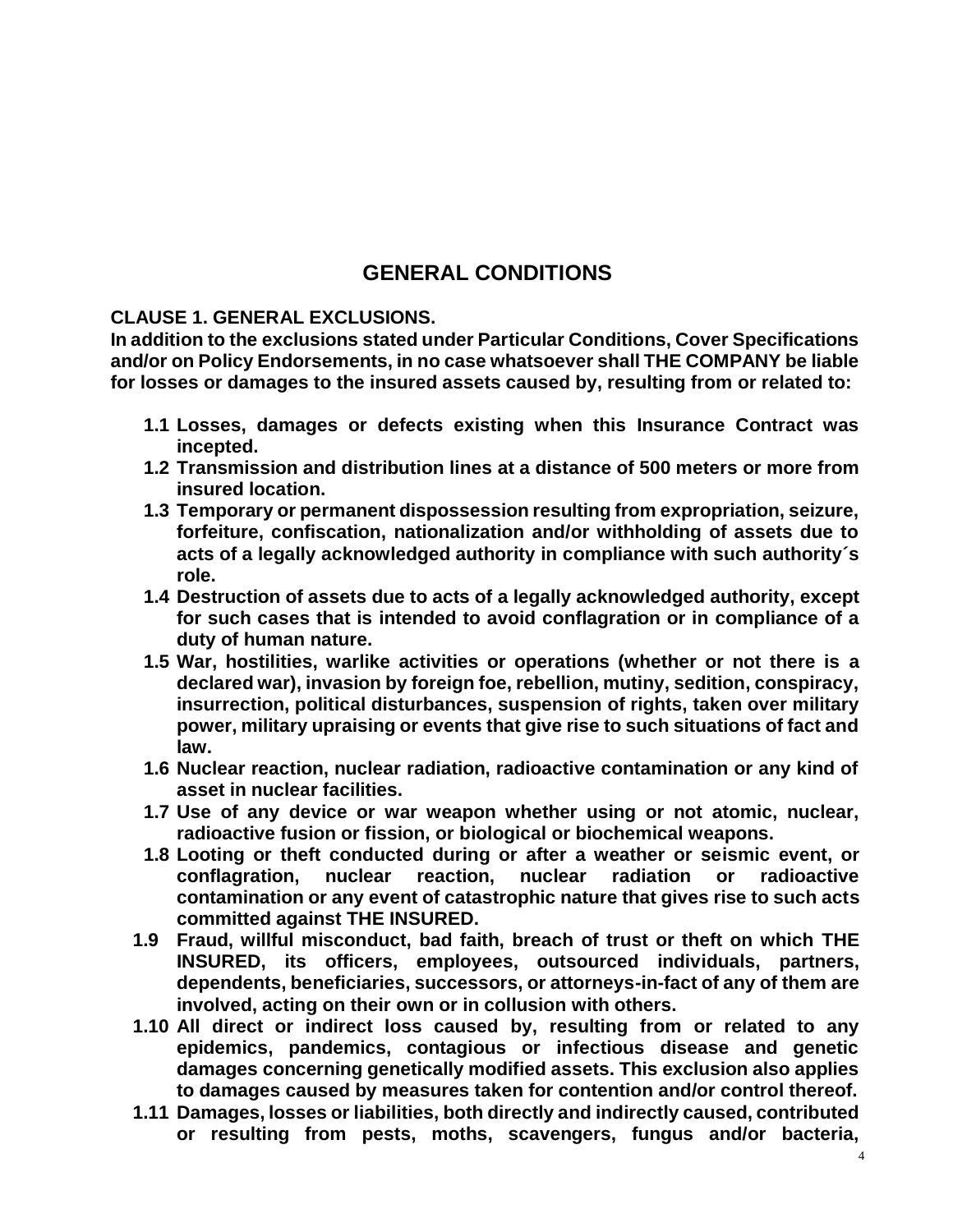**notwithstanding the cause thereof.**

**1.12 Terrorism: For the purposes of this Policy, terrorism shall be understood as the acts of an individual or individuals who, on their own, or acting in representation of someone or in connection with any organization or government, conduct activities by force, violence or using any other means with a political, religious, ideological, ethnic purpose, or of any other nature, intended to overthrow, influence or exercise pressure on the government of fact and law, for it to make a decision, or to alter and/or have an influence on the functioning of any economic sector.**

**Based on the above, losses or material damages resulting from the use of explosives, toxic substances, fire arms or of any other means, whether violent or not, against individuals, things or public services and that, in view of a threat or potential to be repeated, create an alarm, fear, terror or fret in the population or in a group or sector thereof. It also excludes losses, damages, costs or expenses for any measure taken aiming at preventing, avoiding, controlling, suppressing, facing or reducing the effects thereof and/or any consequential damage resulting from a Terrorist act.**

- **1.13 Loss of use of assets, cost for removing, neutralizing or cleaning contaminant substances and/or any direct or indirect damage caused by filtration, pollution or contamination, unless such filtration, pollution or contamination had resulted from of a sudden and unforeseen event of a risk covered under this policy.**
- **1.14 Losses directly or indirectly resulting from the loss or alteration of, or damage to, reduction in the functionality, availability or operation of:**

**Computer system, hardware, program, software, data, information, microchip, integrated circuit or similar devices in computing equipment and noncomputing equipment, whether owned or not by THE INSURED, unless one of the following risks arise, and as long as they have been contracted: Fire, lightning, explosion, aircraft impact, objects falling therefrom, hydrometeorologic events, earthquake and/or volcanic eruption.**

# **CLAUSE 2. ARTICLE 25 OF THE INSURANCE CONTRACT LAW.**

"If the content of the Policy or amendments thereto do not agree with the offer, THE INSURED may request the corresponding correction within 30 (thirty) days following the date such Policy is received by THE INSURED. After such term, the Policy provisions or any amendment thereto shall be deemed as accepted."

# **CLAUSE 3. POLICY INCEPTION AND EXPIRATION DATE.**

The Policy Term starts and ends at 12:00 hours (noon) of such dates established as the inception and expiration dates in the Policy´s Dec Page.

# **CLAUSE 4. DEDUCTIBLE AND/OR COINSURANCE.**

As stated on the Policy´s Dec Page or in the Cover Specification, Additional Clauses or respective Endorsements, THE INSURED shall retain a Deductible and/or Coinsurance amount for each contracted cover as defined below: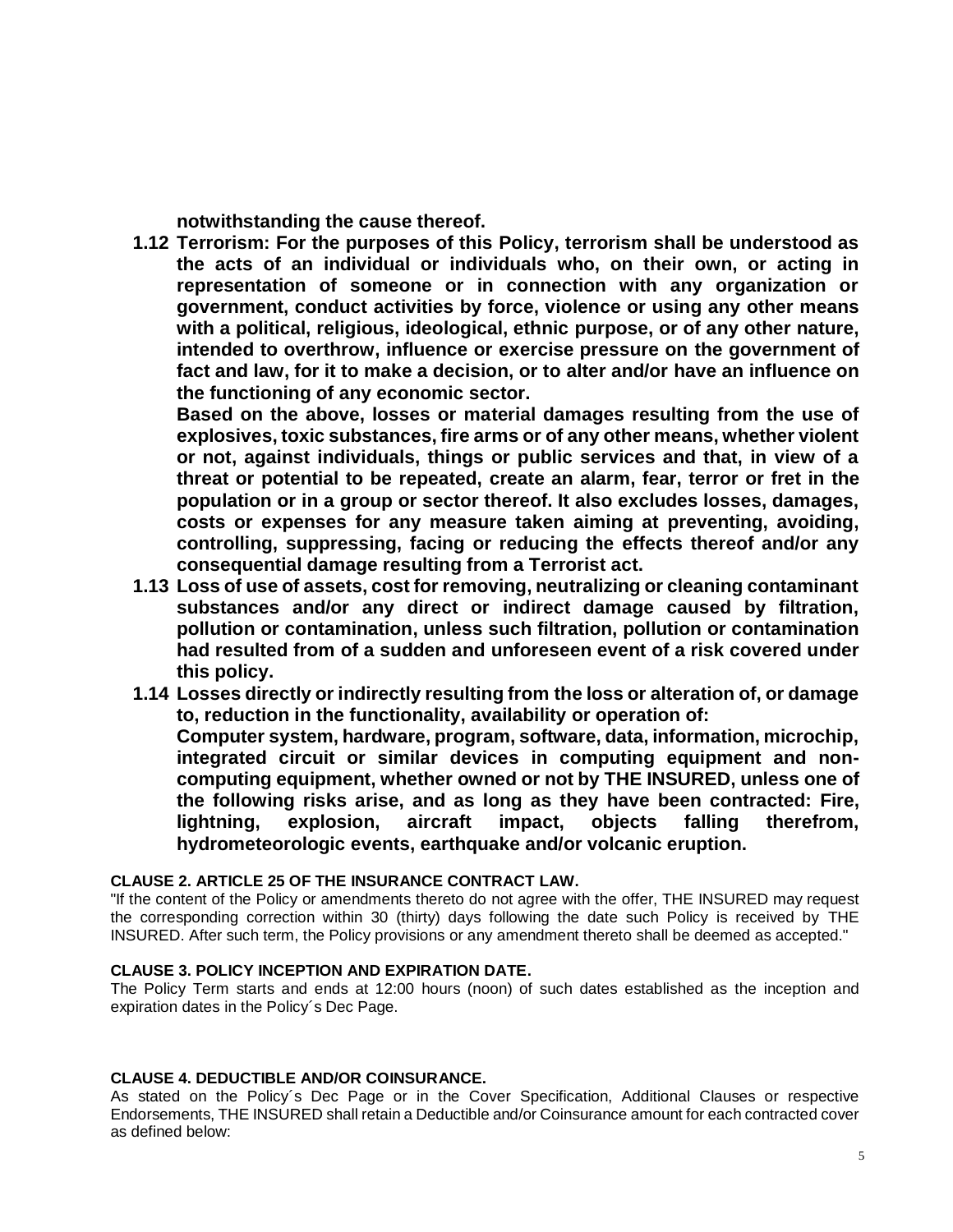- **4.1 Deductible.** Is the amount or percentage established on the Insurance Policy as not indemnifiable by THE COMPANY, being the minimum amount to be exceeded by the claim in order to be subject to Indemnity by THE COMPANY, any amount below such limit will be under THE INSURED´s responsibility. In case the Deductible is established based on a Measure and Update Unit (UMA), the amount shall be determined pursuant to the loss occurrence date.
- **4.2 Coinsurance:** Coinsurance is understood as the percentage that THE INSURED will participate on each and every loss and represents the share under THE INSURED´s responsibility when a loss covered by the Policy occurs.

# **CLAUSE 5. TERRITORIAL LIMIT**

This Policy has been contracted pursuant to the Mexican Law in order to cover any damages occurring and claimed within the territory and in accordance with the courts and legislation of Mexico.

# **CLAUSE 6. CURRENCY.**

Premium payment and loss indemnity amounts under this Policy are payable pursuant to the Mexican Monetary Law in force as of the date of payment thereof at THE COMPANY´s office.

If Policy was contracted in US Dollars, THE COMPANY may indemnify any loss in Mexican pesos, using the exchange rate published in the Official Daily Gazette of the Federation as of the payment date, in accordance to the provisions in Article 8 of Mexican Monetary Law.

#### **CLAUSE 7. SECURITY MEASURES**

Security measures agreed upon on the Policy were the basis for the risk assessment; therefore, THE INSURED is bound to keep them in operating and service conditions, during the Policy term, and if such conditions do not exist or do not function properly in case of a loss, THE COMPANY shall be released from any liabilities resulting from this Insurance Contract, unless agreement otherwise stated in the Policy and/or Cover Specification providing for another penalty or sanction.

# **CLAUSE 8. RISK AGGRAVATION.**

**THE COMPANY´S obligations shall cease as a matter of law due to the essential risk aggravations that the risk might experience during the insurance term in accordance with the provisions of Article 52 and 53, fraction I of the Insurance Contract Law.**

- **8.1** THE INSURED shall communicate to the company on any essential aggravation on the risk during the insurance term, within twenty-four hours following the time they are known. Failure to give such notice by THE INSURED or if such adverse change on risk is caused by THE INSURED, all THE COMPANY´s obligations shall cease by law thereinafter. (Article 52 of Insurance Contract Law). For the purpose of the above article, it shall always be assumed:
	- **8.1.1** That the aggravations are essential when they refer to an important fact for the risk assessment, such that THE COMPANY would have contracted under different conditions if a similar adverse change would had been known**.**
	- **8.1.2** That THE INSURED knows or must know all aggravations stemming from acts or omissions of tenants, spouse, descendants thereof or any other individual that, with THE INSURED´s consent, dwells the property or has possession of such insured property. (Article 53 of Insurance Contract Law).
- **8.2** When aggravation is due to willful misconduct or bad faith, THE INSURED shall lose the advanced premium (Article 60 of Insurance Contract Law).
- **8.3** THE COMPANY´s obligations shall be canceled if it proves that THE INSURED, Beneficiary or representatives of both, with the purpose of making it incur in error, disguise or misrepresent facts that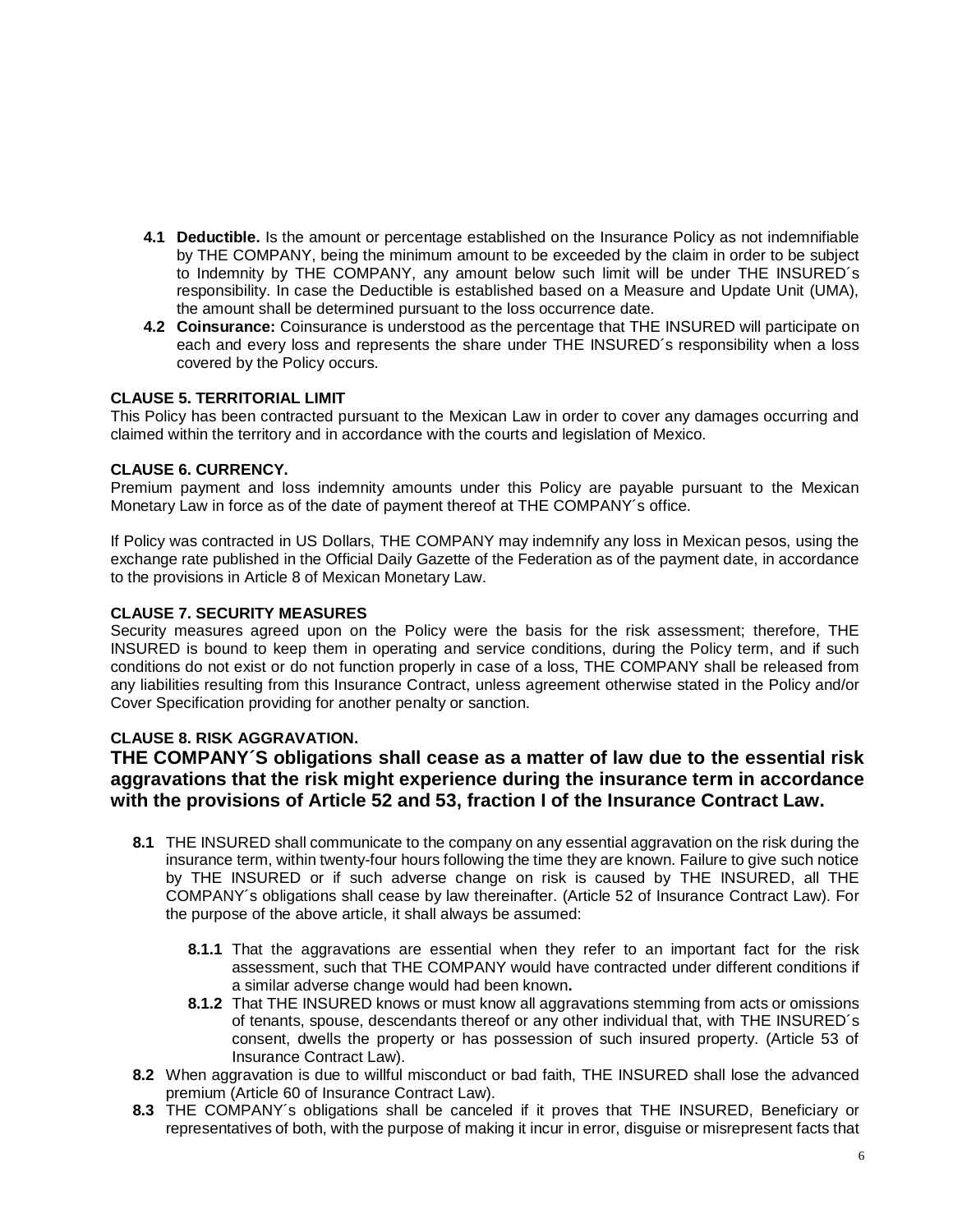would exclude or restrict such obligations.

- **8.4** The same shall apply in case that, with a similar purpose, documentation on facts related to the loss are not timely sent. (Article 70 of Insurance Contract Law).
- **8.5** In case that, now or in the future, the Contracting Party (or Parties), THE INSURED(S) or Beneficiary (or Beneficiaries) conduct or relate to illegal activities, such fact shall be deemed as an essential aggravation of risk pursuant to the law.
- **8.6** Given the above, THE COMPANY´s obligations shall cease by law if the Contracting Party (or Parties), THE INSURED(S) or Beneficiary (or Beneficiaries), pursuant to Article 492 of the Insurance and Bonding Institutions Act and general provisions thereof, are convicted by final judgement, for any crime linked to, or resulting from the provisions of Articles 139 to 139 Quinquies, 193 to 199, 400 and 400 of the Federal Criminal Code and/or any other article regarding organized crime in national territory; such judgment may be issued by any authority with jurisdiction within local or federal venue, as well as by foreign authorities with jurisdiction with a government with which Mexico has executed an international treaty regarding items under this paragraph; or, if the name of the Contracting Party (or Parties), THE INSURED(S) or Beneficiary (or Beneficiaries), their activities, assets covered by the Policy or their nationalities are published in an official list related to crimes connected to the provisions of the above articles, whether domestic or foreign, from a government with which the Mexican Government has executed any international treaty on the above matters, the above in terms of Fraction X, Provision Twenty Nine, Fraction V, provision Thirty Four or Provision Fifty Six of the Resolution by which the General Provisions are issued as referred to under Article 140 of the General Insurance Mutual Corporations and Institutions Act (currently Article 492 of the Insurance and Bonding Institutions Act).
- **8.7** If applicable, the contract obligations shall be restored once THE COMPANY learns that the name(s) of the Contracting Party (or Parties), THE INSURED(S) or Beneficiary (or Beneficiaries) is no longer in such lists.
- **8.8** THE COMPANY shall commit before the authority with jurisdiction as applicable, any amount that, as a result of this Insurance Contract might be in favor of the individual or individuals referred to in the above paragraph, in order for the authority to determine any end use of such resources. Any paid amount not earned that is paid after the above conditions take place, shall be committed in favor of the corresponding authority.

# **CLAUSE 9. INSURED AMOUNTS AND/OR MAXIMUM LIMIT OF LIABILITY.**

THE COMPANY´s liability over the insured assets which covers are defined in this Policy´s Dec Page and/or Cover Specification, is limited to the actual loss sustained by THE INSURED and shall not exceed the insured amount and/or maximum limit of liability stated for each cover.

#### **CLAUSE 10. PREMIUM.**

Premium to be paid by THE INSURED shall be governed in accordance with the following rules:

- **10.1.** Premium becomes payable upon contract execution, regarding to the first insurance period; the definition of insurance period is the term for which the unit of premium is calculated; in case of doubt, it shall be understood that the insurance period is one year. For the purpose of this Policy, the Insurance Contract execution date shall be the date stated on the Policy´s Front Page as the inception date.
- **10.2.** Premium may be divided in installments corresponding to periods of the same length. If THE INSURED has chosen to pay the premium in installments, such partial payments must be for equal periods, payable as on the first day of each agreed period, and a financing rate for such partial payment shall be applied as agreed by THE INSURED and THE COMPANY upon execution of the contract.
- **10.3.** THE INSURED shall have an agreed 30 calendar day grace period to pay the corresponding partial premium in case of payment in installments, starting as of the date such premium payment is due.
- **10.4.** This contract´s effective date shall cease automatically at 12 hours (noon) of the last day of grace period, if THE INSURED does not pay the premium, in full or the corresponding partial payment, in case of installments.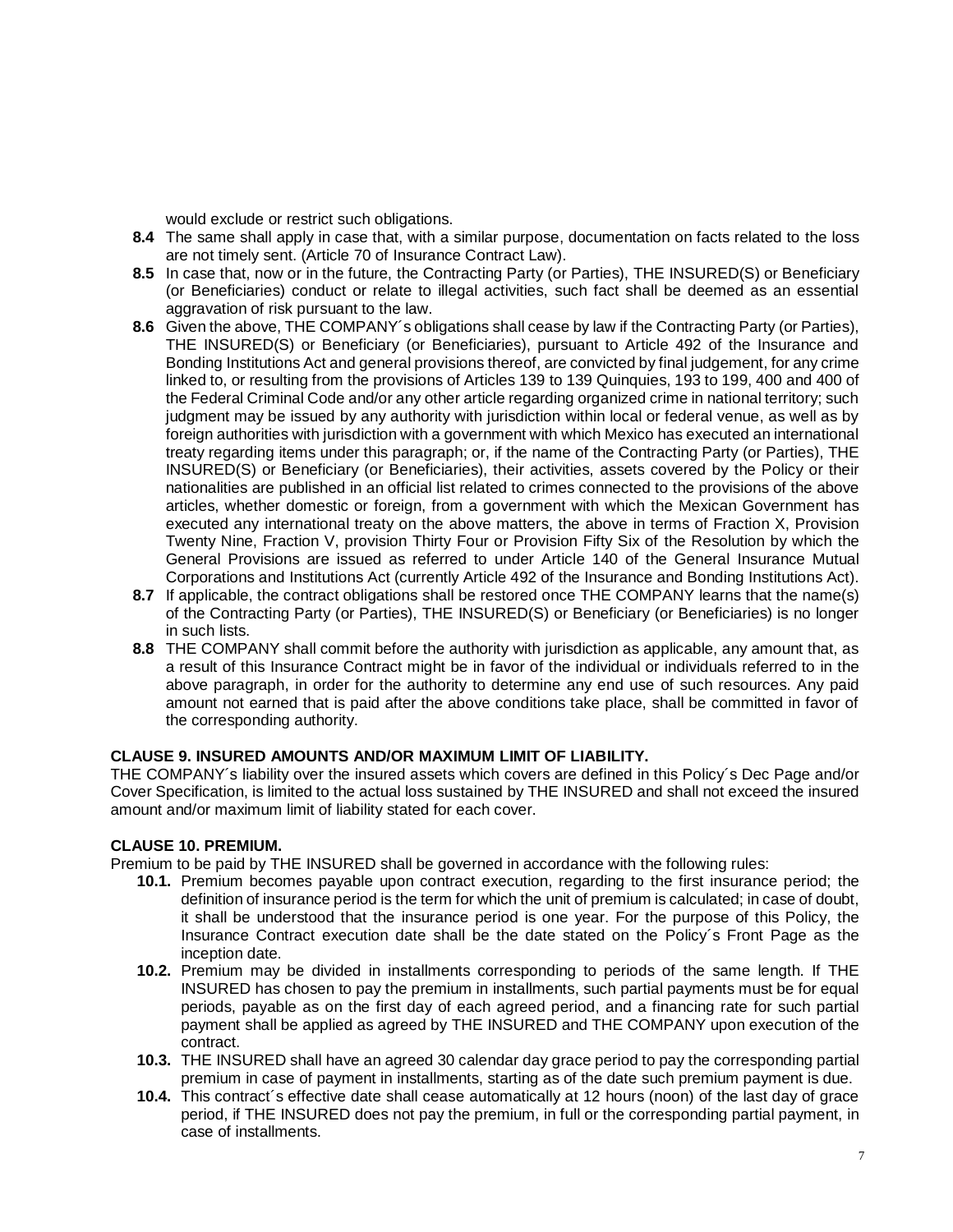**10.5.** The times stated hereunder shall be the official time of the place where the corresponding Insurance Policies are issued.

Premium agreed must be paid at THE COMPANY´s office, and receipt and proof of corresponding payment shall be provided.

Premium payment may be agreed, in accordance with THE COMPANY´s current policies, by automatic charge to a bank account, (CLABE), check or debit or credit card, in such case, an account statement of the premium charge shall be sufficient proof of payment thereof. Likewise, in case payment in cash is agreed, such payment shall be subject to the conditions and amounts permitted by legislation, with regards to Article 492 of the Insurance and Bonding Institutions Act and any other applicable provisions, in such case, a Deposit Slip evidencing payment of such premium to THE COMPANY shall be sufficient proof of payment thereof.

**10.6.** In case of a loss occurring within the Policy term, THE COMPANY may deduct full amount of the premium pending payment or unpaid installments thereof, from the indemnity payable to the Contracting Party, Insured or Beneficiary, until the total premium corresponding to the contracted insurance period is paid, pursuant to the terms of Article 33 of the Insurance Contract Law.

#### **CLAUSE 11. REINSTATEMENT**

Notwithstanding the provisions under clause **10. PREMIUM** of the General Conditions, the Insurance Contract may be reinstated under the following terms:

- **11.1.** If THE INSURED pays this insurance premium, or any corresponding part thereof, in case of installments, within 30 days following the time that the Insurance Contract ceased to be in effect due to THE INSURED´s failure to pay the premium under the provisions of clause **10. PREMIUM**, the effect of this insurance shall be restored starting on the time and day stated in the premium payment receipt and the term shall be automatically extended for a period equal to the period is between the time the Insurance Contract ceased to be effective due to failure by THE INSURED to pay the premium and the time it is restored as a result of the premium payment.
- **11.2.** The period between the time when the Insurance Contract ceased to be effective due to failure by THE INSURED to pay the premium and the time such contract is restored, shall be an uncovered period and in no case whatsoever THE COMPANY shall respond for a loss occurred during such period.
- **11.3.** Notwithstanding what isprovided under subsection **11.1** of this clause, THE INSURED, upon making payment of the premium in order to restore the Insurance Contract, may request THE COMPANY that the contract, instead of being extended, keeps its original term; in this case, the premium corresponding to the uncovered period shall be returned pro-rata.
- **11.4.** In case the time is not registered in the payment receipt, the insurance shall be deemed as restored as of the zero hours on the payment date.
- **11.5.** Without prejudice of its automatic effects, and upon request by THE INSURED, the restoration under this clause shall be certified by THE COMPANY for administrative purposes, on the receipt issued for the corresponding payment or in any other document issued after such payment is made.
- **11.6.** Any payment made after 30 days from the day the Insurance Contract ceased to be effective due to failure to pay the premium, shall not have any restoring effect and shall be return to THE INSURED.
- **11.7.** The times stated under this clause shall be the official time of the place where the corresponding Insurance Policies are issued.

#### **CLAUSE 12. PROVISIONS IN CASE OF LOSS.**

Upon occurrence of a loss, the following procedures must be followed:

#### **12.1. Safeguard or recovery measures.**

Upon notice of a loss due to any risk covered under this Policy, THE INSURED shall be bound to conduct all acts aiming at avoiding or reducing the damage. If delay is not considered a risk, THE INSURED shall request instructions from THE COMPANY and shall follow all instructions given by it. Failure to comply with this obligation may have an impact on THE INSURED´s rights, pursuant to the provisions of the Insurance Contract Law. Expenses incurred by THE INSURED that are not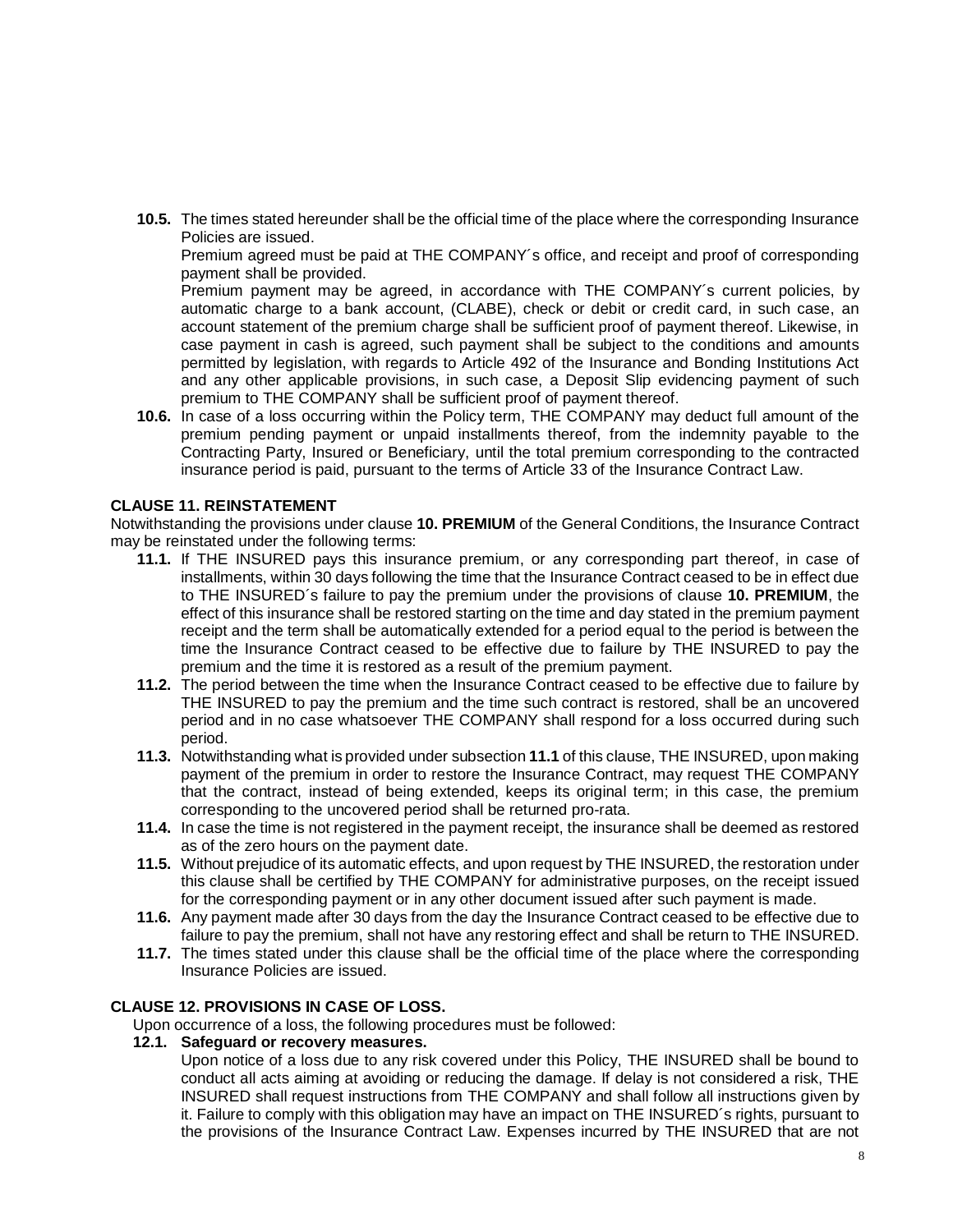openly irrelevant, shall be covered by the insurance company and, if said insurance company provides instructions to such end, it shall pay such expenses in advance.

Without THE COMPANY´s consent, THE INSURED shall refrain from changing the status quo, except for public interest reasons or to avoid or reduce the damage. If THE INSURED breaches the obligation of avoiding or reducing the damage and of keeping the status quo, THE COMPANY shall be entitled to reduce the indemnity up to the value it would amount had such obligation been met. In case THE INSURED breaches such obligation with the intent of committing fraud, THE INSURED shall be deprived from any right against THE COMPANY.

#### **12.2. Notice of Loss.**

In case of a loss that might give rise to indemnity, in accordance to this insurance, as soon as THE INSURED or the Beneficiary, as applicable, learns about the occurrence of such loss, they must immediately communicate such fact by telephone or using any current electronic means for immediate communication and ratify such notice in writing to THE COMPANY, within no more than five days, from the time they learn about such fact, except in case of Force Majeure or Act of God, in which case, notice must be given as soon as such impairment disappears, as provided by Article 76 of the Insurance Contract Law.

Failure to provide timely notice might result on a reduction of indemnification from the sum such loss would originally amounted had THE COMPANY been promptly informed thereon. THE COMPANY shall be released from any obligation resulting from the Insurance Contract if THE INSURED or the Beneficiary fails to give immediate notice with the intent of keeping THE COMPANY from getting timely evidence of such loss circumstances.

THE COMPANY, upon receiving notice of loss, may give THE INSURED written approval, in case of minor damages, to conduct any repair needed.

In all cases of loss reported to THE COMPANY, an adjuster shall inspect the damage; however, THE INSURED may take all measures as it may absolutely need in order to keep business going, as long as THE INSURED does not change the status quo. If after giving such notice, the inspection is not conducted within seven days from the date report was given to THE COMPANY, THE INSURED is hereby authorized to conduct all necessary repairs or changes; however, THE COMPANY shall only respond for any applicable damages, in accordance with what was agreed upon under this agreement.

Likewise, THE INSURED shall give notice to THE COMPANY of any claim received regarding the loss by third parties.

#### **12.3. Measures that THE COMPANY may take in case of loss.**

**In all cases of loss destroying or damaging THE INSURED´s assets or affecting THE INSURED´s interests, and before the amount of indemnity to be pay in accordance with the Policy contracted is determined, THE COMPANY may:**

- **12.3.1** Enter in the property occupied by THE INSURED where the loss occurred in order to determine the cause and extent thereof.
- **12.3.2** To have the assets examined, classified and appraised, wherever they may be, but in no case whatsoever shall THE COMPANY be in charge of the sale or closeout of the assets or of any remains thereof, and THE INSURED shall not be entitled to abandon them to THE COMPANY.

#### **12.4. Evidence of Loss.**

THE INSURED shall be bound to provide evidence on THE INSURED claim´s accuracy and of any facts recorded therein. THE COMPANY shall be entitled to demand from THE INSURED or Beneficiary all kind of reports on facts in connection with the loss or by which the circumstances of occurrence of such loss may be determined, as well as the consequences thereof.

**12.5. Documents, data and reports that THE INSURED or Beneficiary must submit to THE COMPANY in case of a loss:** THE INSURED, in order to prove accuracy of the claim, shall submit before THE COMPANY the following documentation and information:

**12.5.1** Original of a document addressed to THE COMPANY and signed by THE INSURED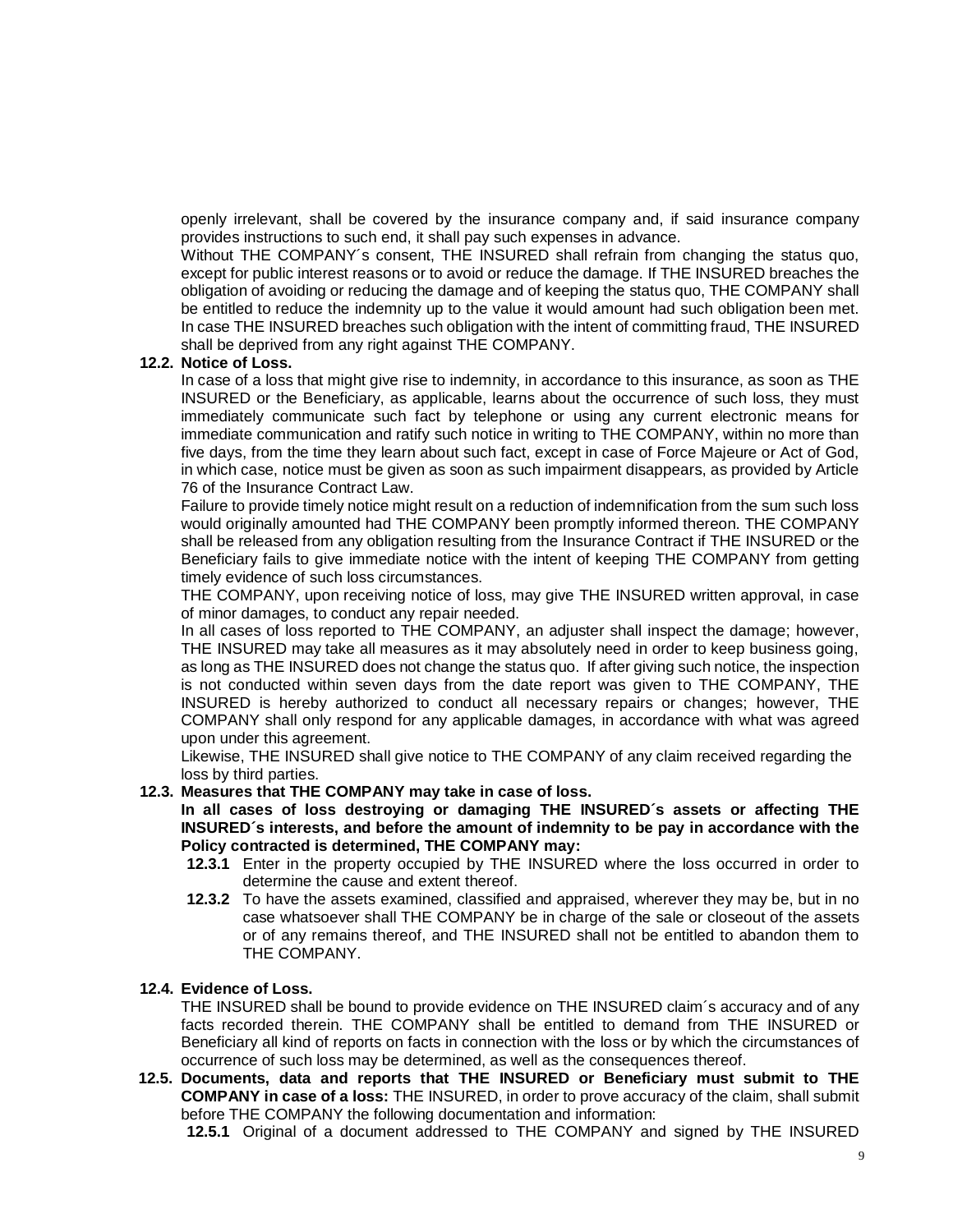formalizing the claim, wherein date, time, place and circumstances of loss are reported, as well as concepts and amounts claimed.

- **12.5.2** A detailed and accurate account of all assets destroyed or broken, as well as a report of damages caused by the loss and the amount of such damages, taking into account the value of the assets at the time of loss.
- **12.5.3** Give immediate written notice to THE COMPANY of the salvage, if any, and location where it was safeguarded.
- **12.5.4** Budget of damage repairs or replacement quotations.
- **12.5.5** Detailed list of all insurance existing on the same assets.
- **12.5.6** Accounting documents that THE INSURED or Beneficiary must keep, in accordance to the tax legislation in effect, that allows for a duly determination of the loss amount.
- **12.5.7** Drawings, projects, books, receipts, invoices, purchase or delivery bills, appraisal certificates or any other documents, original or certified copy, that might be useful to support their claim, evidencing their insurable interest and ownership of insured asset. Such purchase or delivery bills or invoices must be in compliance with the tax requirements in force as of the date such assets were purchased.
- **12.5.8** In case of any illegal action, THE INSURED shall submit a Criminal Report before the corresponding authorities, ratification thereof and proof of ownership and pre-existence and provide THE COMPANY with a certified copy thereof.
- **12.5.9** Certified copy of all proceedings conducted by the Prosecutors, Fire Department and by any other authority that had an intervention on the investigation of the loss or facts related thereto.
- **12.5.10** Any other information or documentation that THE COMPANY may require, related to the loss facts, as well as the circumstances and consequences thereof.

#### **12.6. No Liability Acceptance.**

Timely notice of the loss, information and/or submittal of documentation that THE INSURED might provide to THE COMPANY or any representative thereof, requirement of information and documentation, as well as collaboration provided by THE COMPANY to THE INSURED in order to determine the loss amount, shall at no time be deemed as acceptance of liability by THE COMPANY.

#### **12.7. Provisions in case of claims:**

- 12.7.1 In case THE INSURED receives a settlement claim or lawsuit by a third party seeking damages due to a third-party liability, THE INSURED shall give notice to THE COMPANY thereof within two business days after receiving notice thereof, including a copy of the claim or lawsuit, exhibits and any other documents provided to THE INSURED to such end.
- 12.7.2 Such notice is in addition to the loss notice that THE INSURED is bound to, pursuant to sub-section 12.2 of this Clause.
- 12.7.3 THE COMPANY, upon receipt of a settlement claim notice shall start all corresponding proceeding to resolve the loss, if applicable.
- 12.7.4 THE INSURED, within the same term granted to provide notice of a lawsuit to THE COMPANY, shall be entitled to request THE COMPANY to assume the lead of the process and to appoint lawyers to defend the matter in question. THE COMPANY shall state, where applicable, within the following two business days, whether it accepts to lead the proceedings or not; if THE INSURED receives no such acceptance in writing, it shall be understood that THE COMPANY shall not lead the proceeding and THE INSURED shall seek such defense. THE INSURED is bound to provide the following to THE COMPANY, when THE COMPANY becomes lead of the proceedings:
	- 12.7.4.1 Data and proof necessary and required for such defense.
	- 12.7.4.2 Granting of powers to those attorneys appointed by THE COMPANY to represent THE INSURED during the proceeding, in case that THE INSURED is prevented from taking direct part in all such proceedings.
	- 12.7.4.3 Appearance at the legal proceedings as directed.
- 12.7.5 THE INSURED is also entitled to directly assume lead of the proceeding, whether THE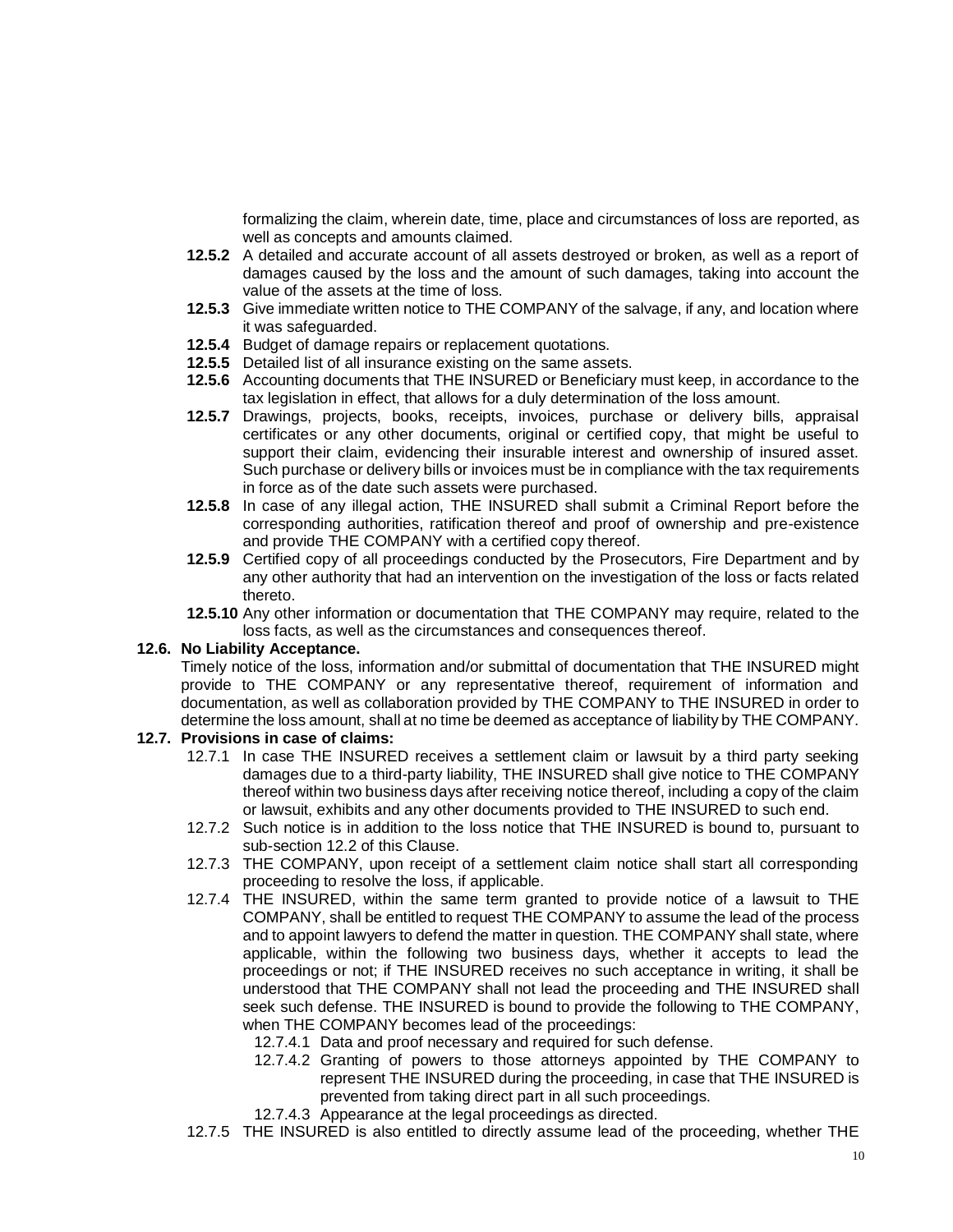INSURED so decides or due to THE COMPANY rejecting such involvement; in such case the following shall apply:

- 12.7.5.1 When THE INSURED directly assumes defense, shall be bound to:
	- a) Appoint a lawyer to be in charge of the defense thereof during trial.
		- b) To respond to the lawsuit, exercise and enforce actions and defenses that THE INSURED is entitled to by law, and to exhaust any corresponding legal instances within the terms established by the applicable law.
	- c) To keep THE COMPANY informed on the judiciary proceeding status at each instance.
- 12.7.5.2 If the loss is applicable, THE COMPANY shall indemnify THE INSURED, as needed, for all payments required to cover the defense expenses, and charged to the contracted insured amount to cover for Defense Expenses.
- 12.7.5.3 THE COMPANY is entitled to suggest THE INSURED and INSURED's lawyers any strategy to follow in order to respond to the lawsuit, being understood that THE INSURED shall ultimately define such strategy; likewise, THE COMPANY is entitled to request information from THE INSURED regarding the judiciary proceeding status when deemed convenient.
- 12.7.6 Notwithstanding who assumes defense, THE COMPANY shall not be liable for the final resolution during legal proceedings.
- 12.7.7 No debt, transaction, agreement or any other judicial act of similar nature, made or agreed upon without THE COMPANY´s consent shall be enforceable against THE COMPANY, likewise, liability acknowledgment made by THE INSURED with the objective of pretending a liability that would otherwise be inexistent or lesser than the actual one cannot be enforceable against THE COMPANY. Confession of materiality of a fact may not be deemed as acknowledgement of liability.
- 12.7.8 The liability insurance, if applicable, attributes the right to indemnity directly to the affected third party, who shall be deemed as beneficiary thereof as of the time of loss.
- 12.7.9 If the affected third party is indemnified fully or partially by THE INSURED, it must be reimbursed on a pro-rata basis by THE COMPANY, as long as loss prevails and without prejudice of any agreement from the above sub-section and limited by the insured amount contracted to the Third-Party Liability Cover.

# **CLAUSE 13. REDUCTION AND REINSTATEMENT OF INSURED AMOUNT IN CASE OF LOSS.**

Any indemnity paid by THE COMPANY shall reduce the Insured Amount in the same sum or maximum limit of liability in case of Policies contracted under such concept.

THE INSURED, upon the presumption of a reduction to its insured amount due to occurrence of loss, may request at any time and prior acceptance by THE COMPANY, a provisional reinstatement of the insured amount or of the maximum limit of liability, based on preliminary damage estimates, and THE INSURED herein commits to pay THE COMPANY any premium stated to such end.

In case automatic reinstatement is agreed, the loss notice shall become the presumption of a reduction on the insured amount, and therefore THE COMPANY commits to issue a reinstatement endorsement based on the preliminary damage estimate. Such automatic reinstatement does not operate in case of claims 10% greater than the insured amount or the maximum limit of liability. If the loss exceeds the above percentage, the reduced amount may be reinstated only upon request by THE INSURED and prior acceptance from THE COMPANY.

Automatic reinstatement does not apply when a maximum limit of liability has been contracted for Total of the events during the policy term or in an annual aggregate.

The premium payment acceptance for provisional reinstatement of the insured amount or limit shall in no manner mean acceptance or applicability of the loss.

Once the loss giving rise to insured amount reinstatement is indemnified, the corresponding adjustment shall be made, and THE INSURED and THE COMPANY herein commit to collect or return, as applicable, the final amount indemnified. In case the loss does not apply, the reinstatement provisional prime shall be returned.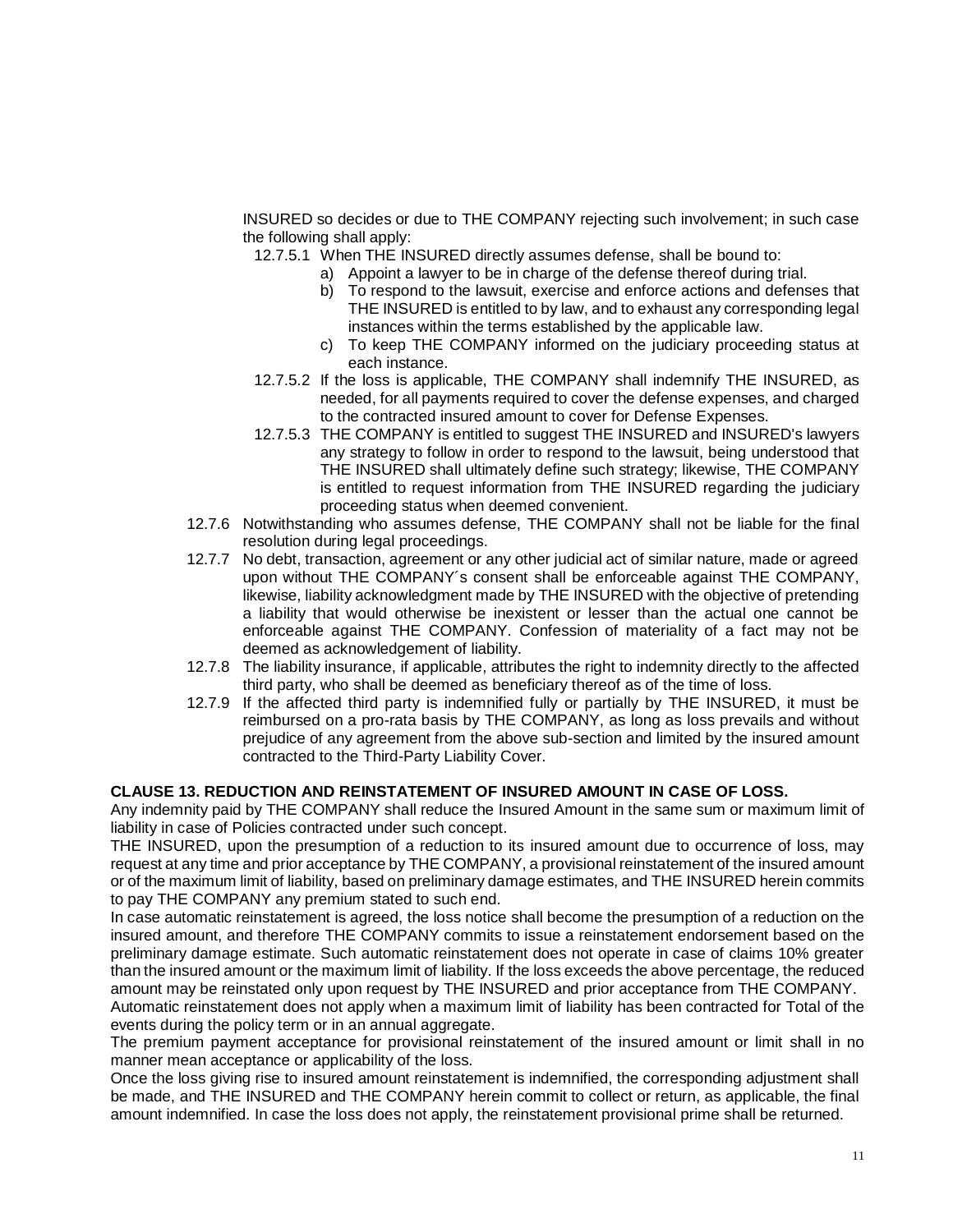# **CLAUSE 14. SUBROGATION OF RIGHTS**

Pursuant to Article 111 of the Insurance Contract Act, THE COMPANY shall subrogate, up to the amount paid on THE INSURED´s rights, as well as on its corresponding actions, against authors or parties liable for the loss. If subrogation is not allowed due to facts or omissions of THE INSURED, THE COMPANY shall be released from its obligations.

THE COMPANY may request that Subrogation of Rights is certified by Public Deed, and any charge for such process shall be on THE COMPANY.

If damage is indemnified only partially, THE INSURED and THE COMPANY shall enforce their rights proportionally, as appropriate.

Subrogation rights shall not apply in case THE INSURED has a marital link, consanguinity, affinity relation up to second degree, or a civil relationship with the individual causing such harm, or if it is liable for such individual on civil matters.

# **CLAUSE 15. PLACE AND PAYMENT OF INDEMNITY.**

THE COMPANY shall pay the indemnity amount, if the claim is valid and proceeding, at its office within 30 days following the date when documents and information on the claim basis and amount are received, pursuant to the terms of clause **12 PROVISIONS IN CASE OF LOSS** of this Policy.

# **CLAUSE 16 FRAUD, WILLFUL MISCONDUCT, BAD FAITH OR GROSS NEGLIGENCE**

THE COMPANY´s obligations shall expire:

- **16.1** If THE INSURED, Beneficiary or representatives of both, aiming at making it incur in error, disguise or misrepresent facts that would exclude or restrict such obligations.
- **16.2** If with the same intent, they do not deliver to THE COMPANY, on a timely manner, the documentation under clause 12 PROVISIONS IN CASE OF LOSS of this Policy.
- **16.3** If loss or claim entail willful misconduct or gross negligence of THE INSURED, Beneficiaries, Assigns or Attorneys-in-fact of any of them.

# **CLAUSE 17. SALVAGE.**

In case THE COMPANY pays the insured value of the assets in accordance to the General, Specific and Special Conditions of Policy contracted, it shall be entitled to dispose of any salvage and of any other recovery regarding salvaged assets, proportionally as it corresponds.

#### **CLAUSE 18. ARBITRAGE.**

When there is a disagreement between THE INSURED and THE COMPANY regarding the amount of any loss or damage, the matter shall be brought to an expert opinion appointed by mutual agreement, such appointment shall be in writing. If agreement may not be reached on the appointment of one single expert, two experts shall be appointed, one for each party, within ten days from the date one party was required by the other to do so. Before they start acting on their duties, the two experts shall appoint a third expert in case a mediator is needed.

If any of the parties refuses to appoint an expert or does not do it when required by the other party or if experts do not reach an agreement when appointing a third expert, the legal authority, upon request of any of the parties, shall appoint such expert, a third expert, or both, if necessary.

The dead of any of the parties in case of individuals or dissolution, in case of a corporate entity, taking place when the expert proceedings are occurring, shall not render null or have any effect on the powers or attributions of experts or third expert, as the case may be, or if any expert or third expert dies before an opinion is issued, another expert shall be appointed by the parties in substitution.

Expenses and fees arising due to third experts shall be equally covered by THE COMPANY and THE INSURED, but each party shall be in charge of their own expert' fees.

Expert proceedings under this clause does not mean acceptance of the claim by THE COMPANY, it shall simply determine the loss that THE COMPANY would eventually be bound to indemnify, being the parties free to exercise any actions and to enforce any corresponding exceptions.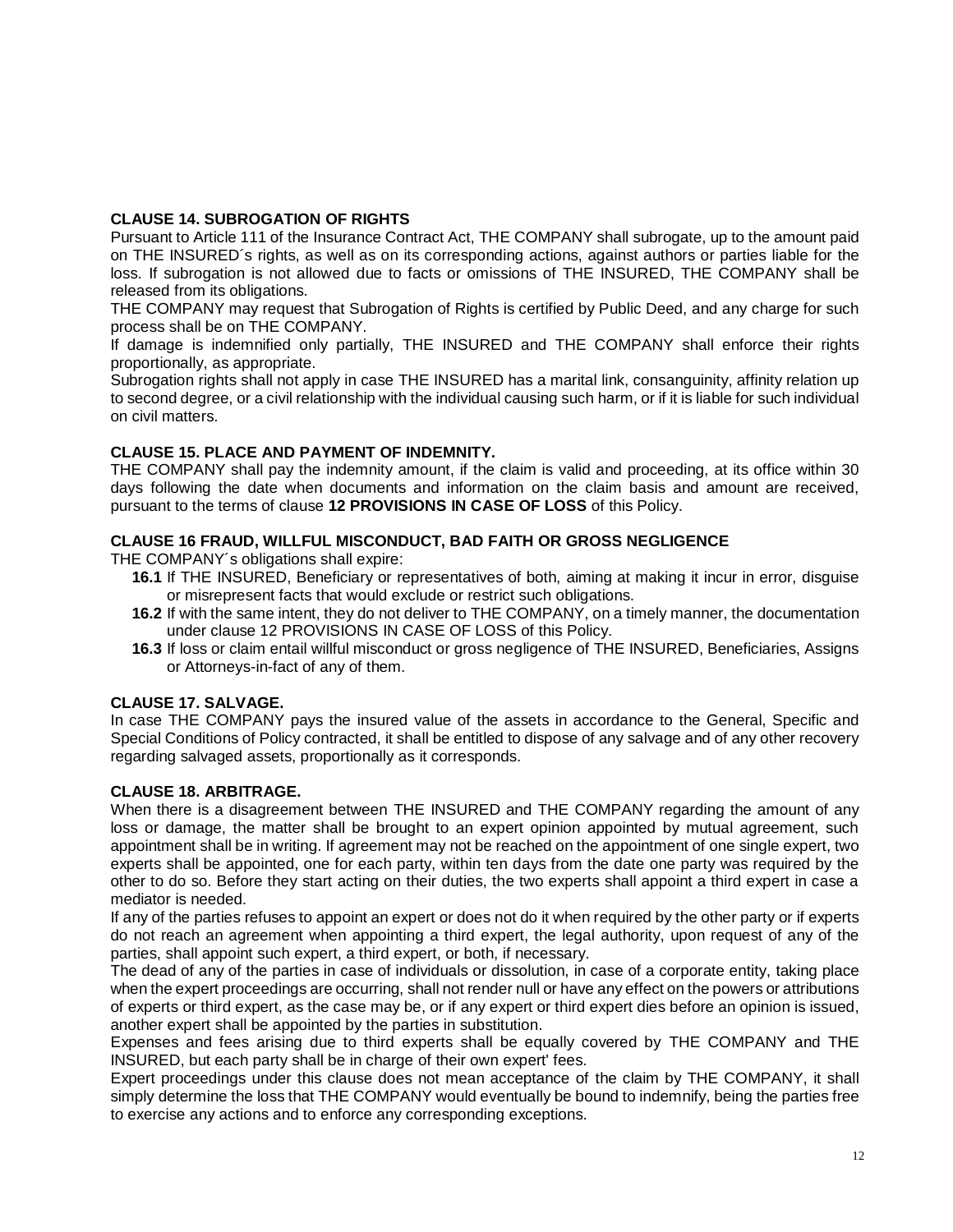# **CLAUSE 19. INTERESTS IN ARREARS.**

Failure by THE COMPANY to meet the obligations assumed under the Insurance Contract within the terms legally established for compliance thereof shall entail payment by THE COMPANY to THE INSURED, Beneficiary or Affected Third Party, of an indemnity for default, in accordance to the provisions of Article 71 of the Insurance Contract Law, being bound to pay interests pursuant to Article 276 of the Insurance and Bonding Institutions Act. Such interests shall be computed from the day following such day when the obligation becomes mandatory.

# **CLAUSE 20. JURISDICTION.**

In case of a controversy, the Contracting Party, THE INSURED and/or Beneficiary may enforce their rights, in writing and by other means before any of the following instances:

- **20.1** THE COMPANY´s Specialized Unit for Users Care (UNE).
- **20.2** The National Commission for the Protection and Defense of Financial Services Users (CONDUSEF), with the choice of determining jurisdiction by territory due to domicile of any Borough thereof, pursuant to the terms of articles 50 Bis and 68 of the Protection and Defense of Financial Services Users Law and 277 of the Insurance and Bonding Institutions Act. The above within two years from the date when the fact giving rise to it takes place or, if applicable, from the date when the Financial Institution refused to meet the claimant´s requests.

Failure by parties to submit to CONDUSEF´s arbitration, the rights of the Contracting Party, THE INSURED and/or beneficiary shall be held harmless so that they may be enforced before courts with jurisdiction at the venue corresponding to any domicile of the Regional Boroughs of the National Commission for the Protection and Defense of Financial Services Users. In all cases, THE INSURED and/or Beneficiary shall have the choice of appearing before any of the above administrative instances or directly before such Courts.

In case of trial, THE COMPANY shall be served with notice at the address stated in the Policy´s Dec Page.

# **CLAUSE 21. OTHER INSURANCE.**

THE INSURED, or any representative of THE INSURED´s interests, is under the duty to give written notice to THE COMPANY regarding any insurance contracted or previously contracted, during the term of this Policy covering the same assets, against same risks, stating also name of Insurers, covered assets and insured amounts.

Should THE INSURED intentionally omit notice under this clause, or if such insurance is contracted in order to get illegal advantage thereof, THE COMPANY shall be release of its duties hereunder.

The Insurance contract in accordance to first paragraph hereof, executed in good faith, in the same or different dates, shall be valid and binding to each Insurer up to the full amount of the damages sustained, within the limits of the amount insured by them, proportionate to the insured amount contracted on each of them.

THE COMPANY paying pursuant to the terms of the above paragraph shall be able to repeat against all others proportionate to the amounts respectively insured.

#### **CLAUSE 22. CONTRACT EARLY TERMINATION.**

Notwithstanding the contract´s term, the parties herein agree that the contract may be early terminated by written notice:

**22.1** When THE INSURED intends to terminate it, THE COMPANY shall be entitled to the premium portion that corresponds to period during which the insurance was in effect, pursuant to the following table:

# **SHORT TERM INSURANCE TABLE FOR ALL COVERS**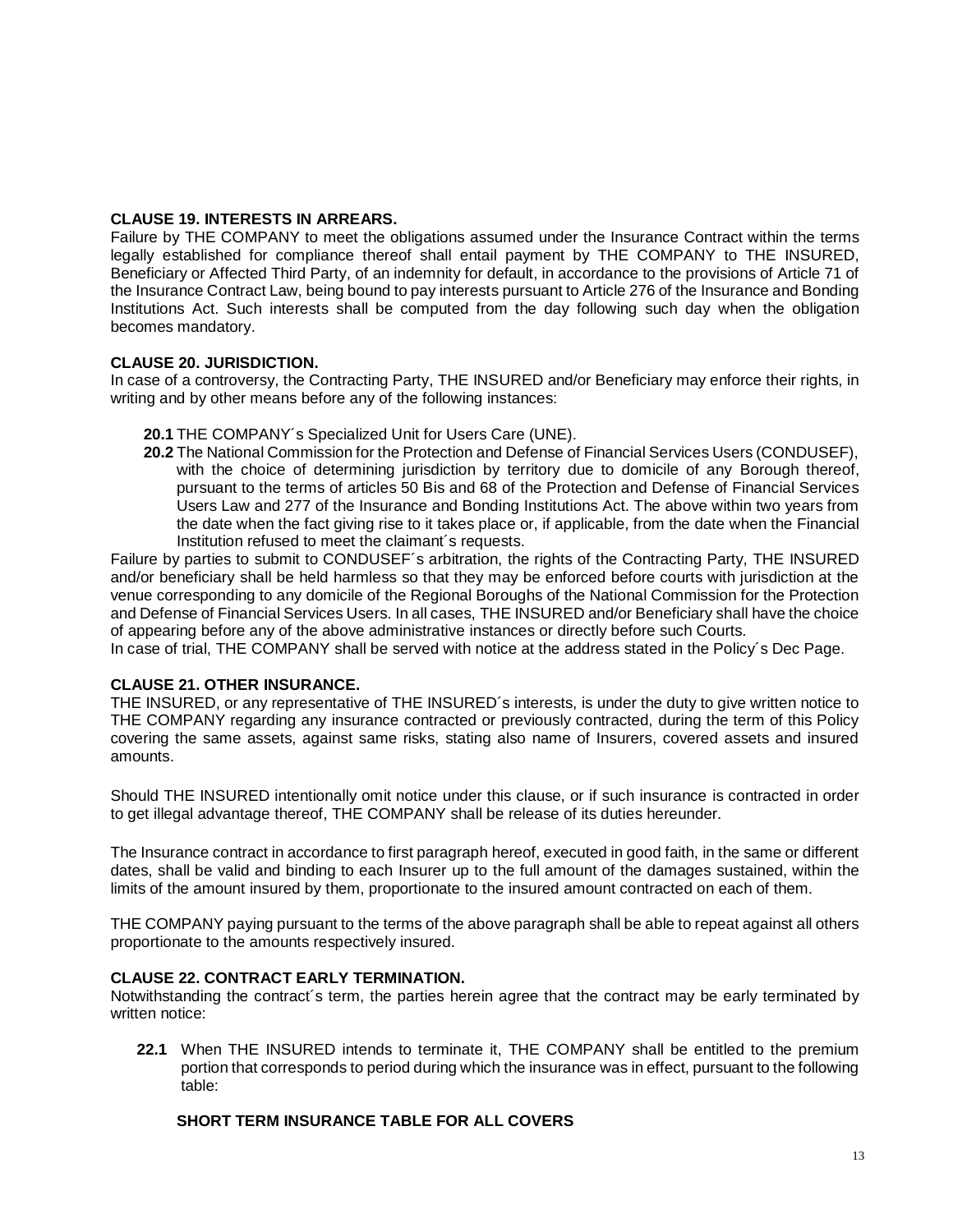| <b>Period in Days</b> |     | <b>Annual Premium</b> |
|-----------------------|-----|-----------------------|
| <b>From</b>           | To  | Percentage            |
| 1                     | 1   | 3.00%                 |
| $\overline{2}$        | 5   | 6.00%                 |
| 5                     | 10  | 10.00%                |
| 11                    | 30  | 20.00%                |
| 31                    | 45  | 25.00%                |
| 46                    | 60  | 30.00%                |
| 61                    | 90  | 40.00%                |
| 91                    | 120 | 50.00%                |
| 121                   | 150 | 60.00%                |
| 151                   | 180 | 70.00%                |
| 181                   | 210 | 75.00%                |
| 211                   | 240 | 80.00%                |
| 241                   | 270 | 85.00%                |
| 271                   | 300 | 90.00%                |
| 301                   | 330 | 95.00%                |
| 331                   | 365 | 100.00%               |

The above Table shall not be applicable in cases when an Endorsement and/or an Additional Clause have been contracted stating a form, rate or a specific percentage to return the premium in case of an early termination of contract.

- **22.2** THE INSURED may request cancellation or early termination of the Insurance Contract, where submittal of written request in writing at THE COMPANY's office shall suffice; in addition, such request may be submitted by electronic means or technology as provided under Article 214 of the Insurance and Bonding Institutions Act, by which, if applicable, insurance was contracted. When authenticity and veracity of the requesting INSURED is proven, THE COMPANY shall grant the corresponding acknowledgment of receipt.
- **22.3** THE COMPANY shall return to the Contracting Party and/or THE INSURED the corresponding premium within 15 calendar days from receipt of the early termination request document.
- **22.4** When THE COMPANY requests termination of contract, it shall be done by written notice to THE INSURED, in person or via electronic media or technology referred to by Article 214 of the Insurance and Bonding Institutions Act, through which, if applicable, insurance was contracted, and the termination of insurance shall be effective after fifteen (15) days such notice is given; THE COMPANY shall return the premium portion on a pro-rata basis to the term period not elapsed, no later than the date notice is given, and without such requirement, it shall be deemed as not made. The same shall apply in case THE COMPANY requests early termination of one or several Covers or additional risks contracted.
- **22.5** Notwithstanding the above, consideration must be given to the fact that the Insurance Contract effects, pursuant to Article 40 of the Insurance Contract Law, automatically cease at twelve hours of last day of the grace period granted for payment thereof, with no need of notice to the Contracting Party or Insured.

#### **CLAUSE 23. COMMUNICATIONS.**

Any statement or communication in connection to this contract shall be sent to THE COMPANY, in writing to the address stated on this Policy´s Dec Page.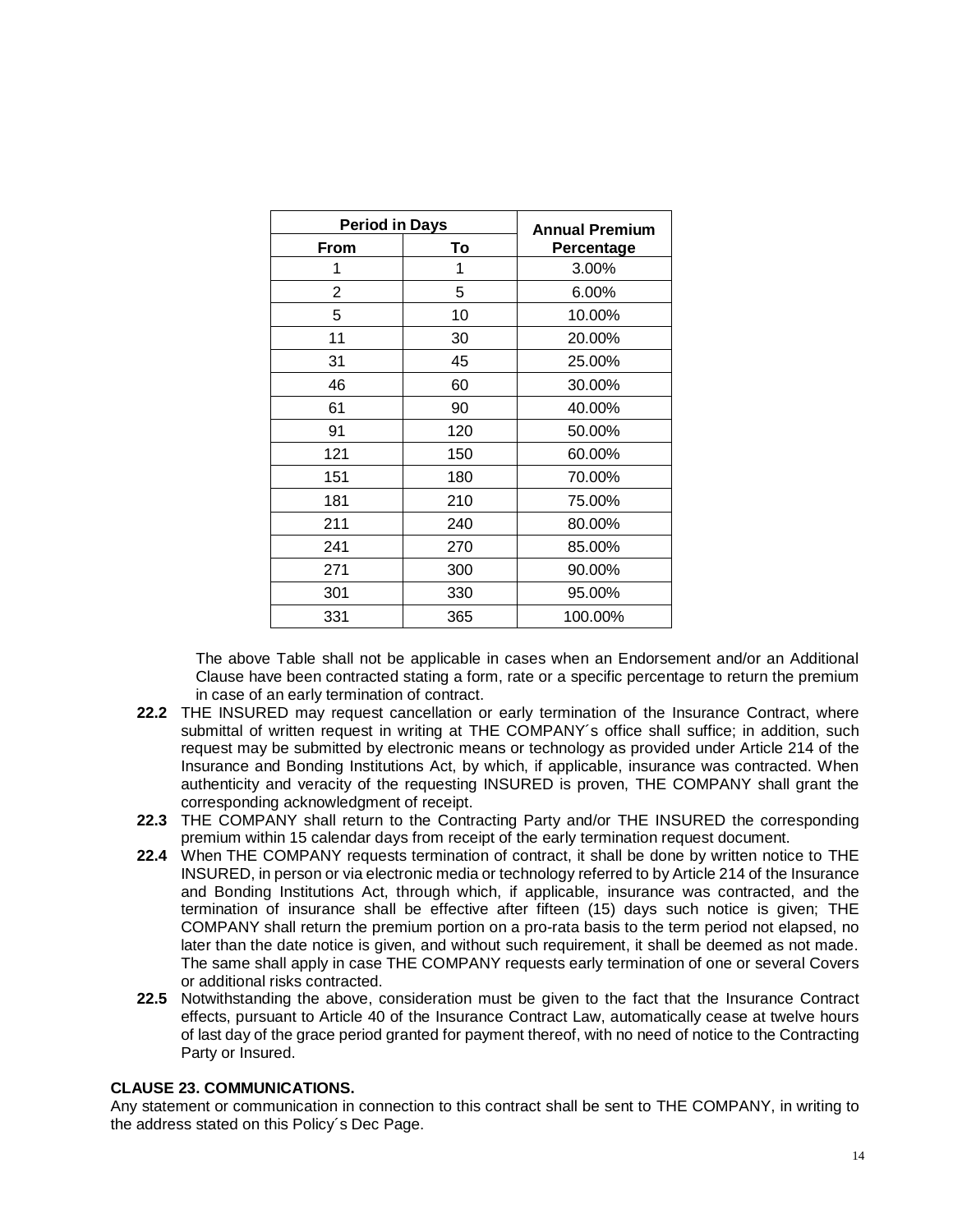Requirement and communications THE COMPANY has to make to THE INSURED or any assigns thereof, shall be valid when made to the last address known by THE COMPANY.

# **CLAUSE 24. STATUTE OF LIMITATION.**

Any action resulting from this Insurance Contract shall expire after two years, taken in accordance to the provisions of Article 81 of the Insurance Contract Law, starting on the date when event giving rise thereto, except for the exceptions registered in Article 82 of such Law.

Statute of limitation shall be interrupted not only for ordinary cause but also by such causes referred to under Articles 50 Bis and 66 of the Protection and Defense of Financial Services Users Law, as well as by the provisions of Article 84 on the Insurance Contract Law.

#### **CLAUSE 25. AMENDMENTS.**

Any amendment to this contract shall be in writing and prior agreement by the parties, the above pursuant to Article 19 of the Insurance Contract Law.

# **CLAUSE 26. AGENTS FEES.**

"During the Policy term, the Contracting Party may request in writing from the institution information regarding the percentage of premium that, due to fee or direct commissions, corresponds to any intermediary or corporate entity due to intervention thereof on this contract´s execution. The institution shall provide such information, in writing or by electronic means; within a term not exceeding ten business days after such request is received."

#### **CLAUSE 27. INSPECTIONS.**

THE COMPANY shall be entitled at all times to inspect the insured assets at any business hour and by individuals duly authorized by THE COMPANY and to investigate activities under this agreement, as well as to inspect accounting books, records and any other document of the INSURED, in connection with anything that refers to the insurance recorded hereunder and to the basis for enforcement thereof.

THE INSURED is bound to provide THE COMPANY´s inspector with all details and information necessary to assess the risk. THE COMPANY shall provide THE INSURED a copy of the inspection report, and such document shall be deemed at all times as strictly confidential.

Such right shall not become an obligation for THE COMPANY to conduct inspections on certain dates or upon request by THE INSURED.

#### **CLAUSE 28. DATA PROTECTION.**

In compliance with the Federal Law on Protection of Personal Data in Possession of Private Entities, El Aguila Compañía de Seguros S. A. de C. V., with domicile at Av. Insurgentes Sur No. 1106 Piso 1, Colonia Tlacoquemecatl, Zip Code 03200, Mexico, Distrito Federal, shall deal with personal data of an individual (Contracting Party and/or Insured and/or Beneficiary and/or Representatives) collected before or in the future as a result of the execution of this Insurance Agreement, in order to conduct the proper service provision and operations development that includes, in general, identification purposes, operation, management and marketing, which are more widely stated under the Privacy Notice fully included in the Web Site [www.elaguila.com.mx](http://www.elaguila.com.mx/).

The Contracting Party and/or Insured, with the execution of the Insurance Contract, hereby authorizes El Aguila Compañia de Seguros, S.A. de C.V. to manage its personal data and to transfer such data to any domestic or foreign third parties solely for the above purposes, being understood that any data of a sensitive nature require written consent.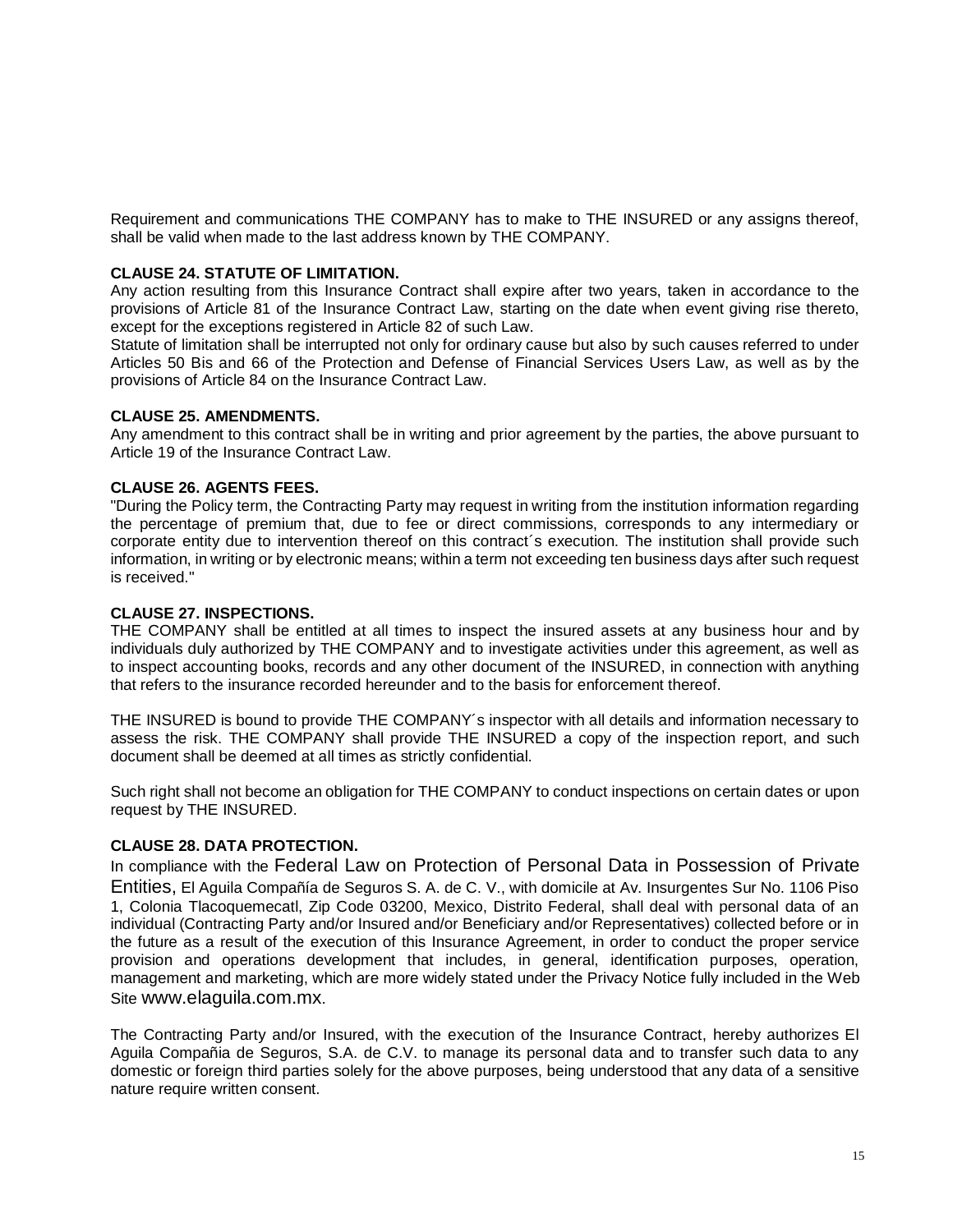Holder of data shall be entitled to exercise access, amendment, cancellation, enforcement and revocation rights acknowledged by the data protection legislation by means of an application submitted at e-mail address [datospersonales@elaguila.com.mx o](mailto:datospersonales@elaguila.com.mx)r at domicile of El Aguila Compañía de Seguros S. A. de C. V. In case such personal data were provided by someone other than the Holder thereof, the Contracting Party shall inform Holder on the purposes of the above treatment, and that it may exercise before El Águila Compañía de Seguros S. A. de C. V. such rights of access, amendment, cancellation, enforcement and revocation, the above, notwithstanding compensation measures that, in accordance to the applicable legislation, are to be implemented by El Águila, Compañía de Seguros, S.A. de C. V.

# **CLAUSE 29. TRANSLATION.**

Any translation into another language of this Insurance Contract or Policy shall be complementary to THE INSURED, however, for legal interpretation of its content, the Spanish wording shall always prevail.

# **CLAUSE 30. DEFINITIONS.**

For the purposes of this Policy, the following meanings shall be understood:

- **30.1Insured:** Individual or legal entity holding insured interest**.**
- **30.2 Company:** El Águila, Compañía de Seguros, S.A. de C.V.
- **30.3 Contracting Party**: individual or corporate entity that executes with THE COMPANY an Insurance Contract and is bound to pay the corresponding premium.
- **30.4Insured Assets:** Assets named as such in Policy´s Dec Page.
- **30.5 Willful Misconduct:** any suggestion or scheme used to induce to error or keep any contracting party mistaken.
- **30.6 Endorsement**: Contractual document attached to Policy in order to add or modify the basic cover contracted. Endorsements mentioned under the Specific Conditions of Policy and expressly contracted relate solely and exclusively to the Policy Cover they stem from and under no circumstances whatsoever shall be applicable to any other contracted Covers.
- **30.7 L.U.C.**: Single and Combined Limit.
- **30.8 Bad faith:** Disguise of an error by one contracting party once it is known.
- **30.9 Sub-limit:** Maximum amount established for certain concepts or covers, which is included within the Maximum Limit of Liability and in no manner represents an additional insured amount.
- **30.10 Insured Amount:** Maximum Limit of Liability of THE COMPANY. It is the amount THE INSURED determined to cover under this Policy and such limit may be equal or less than the stated values but never greater than them.
- **30.11 Unit of Measure and Update (UMA):** economic reference in pesos used to determine the amount of payment of obligations and assumptions foreseen on the federal law, states and Federal District, as well as on the legal provisions stemming from all the above and that is used as a reference value in this Policy for the calculation of some obligations. The UMA monthly value is calculated by multiplying its daily value times 30.4 and the annual value thereof is calculated by multiplying its monthly value times 12.

# **El Águila, Compañía de Seguros, S.A. de C.V.**

**In compliance with the provisions of Article 202 of the Insurance and Bonding Institutions Act, contractual documentation and technical note that are part of this insurance product have been registered before the National Commission for Insurance and Bonding, starting as of 10/03/2016, under number CNSF-S0081-0783- 2016.**